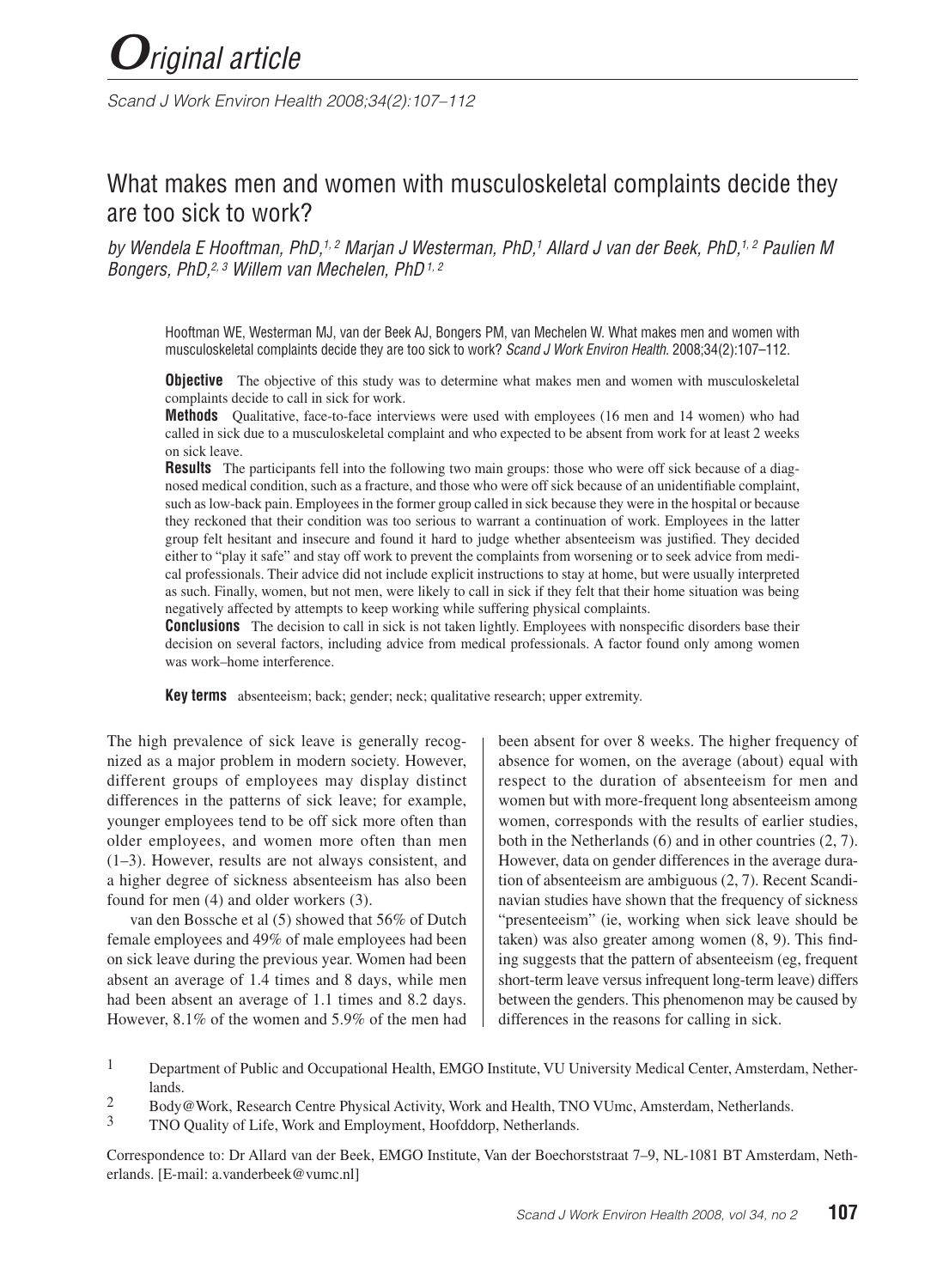The decision to call in sick is an action that is taken within a certain cultural and social framework. It is therefore important to have some insight into the process of sicklisting within a country. In the Netherlands, during the first 2 years of absenteeism, employers are obliged to pay a sick worker at least 70% of their regular pay. However, in most collective labor agreements it has been agreed that during the first year of absenteeism the actual pay is 100%. Furthermore, in contrast to workers in many other countries, Dutch workers do not have to provide a sickness certificate to be able to call in sick for work. Therefore, calling in sick for work is predominantly their own decision.

Although absenteeism is legally justified only when a person is unable to perform his or her usual tasks because of a health problem, such a situation might not always be the case. Previous research (10–14) has shown that factors that do not specifically have to do with task performance are also important. These factors range from practical issues, such as getting paid or finding a replacement, and work-related issues, such as job satisfaction, commitment, job security, job demands, decision latitude, workhours, and the like, up to the extent to which a person "wants" to be off work. For example, Donders et al (15) showed that, when work interferes with an employee's personal life (work–family

|  |  |  |  |  | <b>Table 1.</b> General data on the participants. |
|--|--|--|--|--|---------------------------------------------------|
|--|--|--|--|--|---------------------------------------------------|

| Characteristic                                                           | Men $(N=16)$   |      |                | Women $(N=14)$ |      |                |
|--------------------------------------------------------------------------|----------------|------|----------------|----------------|------|----------------|
|                                                                          | N              | Mean | Range          | N              | Mean | Range          |
| Age (years)                                                              |                |      | 34.1 22.4-50.8 |                |      | 41.0 21.0-52.9 |
| <b>Educational level</b>                                                 |                |      |                |                |      |                |
| None or lower secondary<br>Intermediate secondary<br>Higher secondary or | 6<br>6         |      |                | 4<br>8         |      |                |
| university<br>Unknown                                                    | 3<br>1         |      |                | 2<br>$\Omega$  |      |                |
| Workhours per week                                                       |                | 42.1 | $36 - 60$      |                | 25.6 | $11 - 40$      |
| Years working with employer                                              |                | 6.6  | $1 - 23$       |                | 8.9  | $0.8 - 21$     |
| Complaint region                                                         |                |      |                |                |      |                |
| Shoulder or neck<br>Hand or arm                                          | 8<br>1         |      |                | 3<br>0         |      |                |
| Back                                                                     | 2              |      |                | 10             |      |                |
| Leg or foot                                                              | 4              |      |                | 1              |      |                |
| Several regions                                                          |                |      |                |                |      |                |
| Nature of complaint                                                      |                |      |                |                |      |                |
| Specific disorders                                                       | 7              |      |                |                |      |                |
| Nonspecific disorders                                                    | 9              |      |                | 14             |      |                |
| Duration of complaint prior to absenteeism                               |                |      |                |                |      |                |
| 0 days                                                                   | 5              |      |                | 4              |      |                |
| <1 week                                                                  | 0              |      |                | 1              |      |                |
| 1 week-6 months                                                          | 3              |      |                | 6              |      |                |
| 6-12 months                                                              | $\overline{2}$ |      |                | 2              |      |                |
| >12 months                                                               | 6              |      |                | 1              |      |                |
| Previous absenteeism                                                     |                |      |                |                |      |                |
| <b>Yes</b>                                                               | 3              |      |                | 3              |      |                |
| No                                                                       | 13             |      |                | 11             |      |                |

interference), the interference influenced the sick leave patterns of both men and women, but when personal life interfered with work (family–work interference), the interference had no effect on sick leave. However, whereas women attach more importance to private circumstances (child care, domestic help) when taking sick leave, men pay more attention to work-related factors (taking work home, support from superiors). Although it is known that these factors influence the decision to call in sick, it is not clear how they operate. The aim of this study was therefore to explore how men and women with musculoskeletal complaints decide to call in sick for work. By doing so, this study adds insight into the process of calling in sick and can provide some clues about how sickness absenteeism can be prevented.

# *Study population and method***s**

The participants were recruited through two branches of an occupational health service in the Netherlands. As a part of the standard procedure, all of the employees received a telephone call from the occupational health service to confirm their absenteeism 2 days after they called in sick. They were asked why they had called in sick and how long they expected to be absent from work. Those who said that they suffered from a musculoskeletal complaint and that they would probably be absent for at least 2 weeks were asked to participate in the study. Altogether 49 agreed to have information about the aim and method of the study sent to their home address. The number who refused was not registered. However, according to the occupational health service, refusals were few. Two days after the information had been sent the workers were contacted by phone to ensure that they had read and understood the information, and they were then were asked whether they wanted to participate. Most of these 49 persons (16 men and 14 women) agreed to be interviewed and completed the informed consent form. [See table 1 for data on the participants.] The workers who did not agree to participate were either not interested in the study or could not be reached by telephone.

The participants were interviewed at their home, except for one, who, upon request, was interviewed in a workplace conference room. They were interviewed alone, except for three cases, when another person was present [spouse  $(N=1)$ , young children  $(N=1)$ , son, a translator (N=1)]. The interviews were open-ended and conducted with an interview guide. They lasted 45–90 minutes and were geared to allow the participants to speak freely about their reasons for being off sick. Each interview opened with the question "Why did you call in sick for work?" Possible follow-up questions or prompts were "Were there additional factors that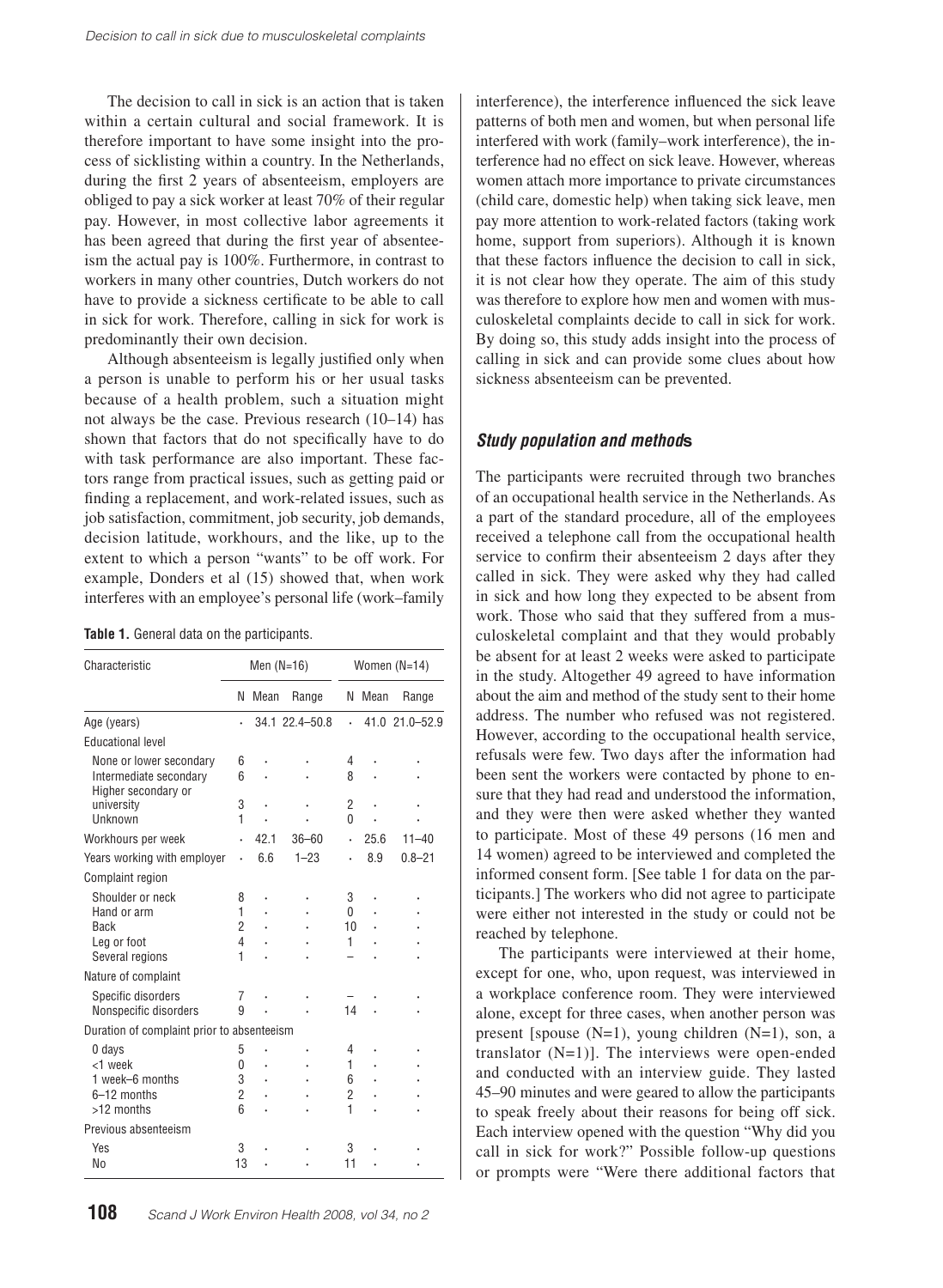caused you to call in sick?", "Describe your work at the time you called in sick", and "Describe your personal life at the time you called in sick." After the interview, the participants completed a short questionnaire on sociodemographics. During the interviews, extensive research notes were taken, the interviews were recorded, and a verbatim transcript was made. Unfortunately, in two interviews, the quality of the tape was too poor for a transcript to be made. However, since research notes were taken and the same researcher both interviewed the participants and participated in the analyses, the data from these interviews were not completely lost.

Unlike in quantitative research, in qualitative research, data gathering and data analysis are not separate processes, and there is risk of influence by the researchers' personal opinions. It is therefore highly important to analyze the data systematically, be aware of one's preminitions, and constantly seek for both confirmatory and contradictory results (16). In this study, the analyses were conducted by the interviewer (WH) in close collaboration with a second researcher (MW), who was not directly involved in the interviewing and therefore was better able to pick up on personal opinions. For the analyses, the constant comparison method was used, in which each item was checked or compared with the rest of the data to establish analytical categories (17). In order to carry out this process, we divided the interviews into three subsets. First, according to our impressions, gained during the interviews, the 10 most informative interviews were selected. The interviews were then opencoded by the first author to identify relevant themes. The interviews were read and reread several times to ensure that all the themes were identified. Similar themes were grouped into categories, and preliminary conclusions were discussed with a second member of the research team (MW). The remaining interviews were divided into a second and third set. The second set of interviews was read, during which conscious efforts were made to detect further examples of the identified themes and, if applicable, to identify new themes. Special attention was paid to revealing any contradictions to the identified themes. After analyzing the second set of interviews, we updated the themes and conclusions and again discussed the results with the second team member. The third set of interviews was then used to either confirm or question the results. This final set of interviews also included the interviews for which it was impossible to make a verbatim description. Since this set provided no further insight, it was concluded that saturation had been reached.

# *Results*

Two groups of employees emerged, each with a different decision-making process, those who were off sick because of a diagnosed medical condition, such as a fracture (specific disorders), and those who were off sick because of an unidentifiable complaint (nonspecific disorders) (eg, low-back pain).

# *Specific disorders*

For the participants with specific disorders, the decision to call in sick was easily made, and it was based on only a few factors. They were absent from work either because they were in the hospital or because they rated their disorder as too serious to continue work. The latter was sometimes influenced by advice from medical professionals or by previous experience with the consequences of surgery. [See example 1, which shows reasons for calling in sick with specific disorders.]

# *Nonspecific disorders*

*Insecurity.* The employees with nonspecific disorders wrestled with the decision to call in sick. The fact that their complaints were often not visible to others and that no diagnosis had been given made them feel insecure. [See example 2, which shows the role of insecurity when workers call in sick with nonspecific disorders.] These participants indicated that the main reason for their absenteeism was the imbalance between (physical) work demands and reduced physical capacity. However, they found it difficult to judge their symptoms. Considerations ranged from whether they were serious enough to call in sick, up to whether they might get worse if they continued to work. In addition, they were afraid that friends, family, and neighbors would see them as

# *Example 1. Reasons for calling in sick with specific disorders.*

#### **Surgery**

*Man (32) has had knee complaints for a year, but has not been off sick until now. Reason for absenteeism: knee surgery.*

I had an operation on the fourteenth. And well, I've had surgery before, and in my experience, when they start messing with your bones, you're in a fair amount of pain for at least a couple of weeks. So, I thought, I'm just going to stay off work and give my leg some rest. I have to walk with crutches for 2 weeks anyhow, and crutches at work, that's not much good.

# **Complaint too serious**

*Man (40), off sick due to a ruptured Achilles tendon.* 

I've been forbidden from putting any weight on my leg for the first 2 weeks. I'm walking with crutches, and I usually have to walk a lot at work, so that's no use. I was emphatically told not to use my leg too much. And, if I walk with crutches, and I fall, the tendon will rupture again. So I just have to get some rest.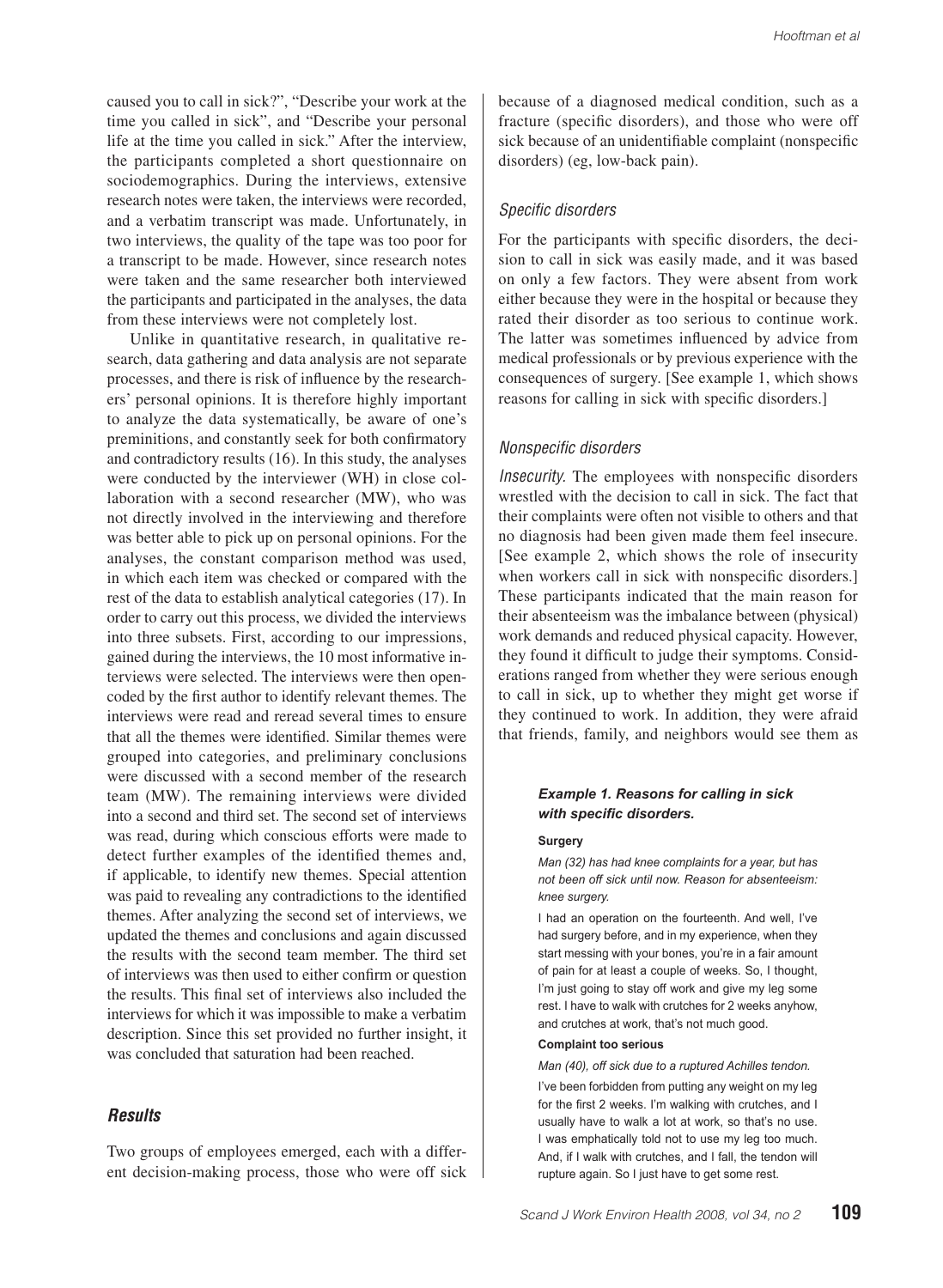# *Example 2. Role of insecurity in the reasons for calling in sick.*

#### **Judging complaints**

*Woman (49), complaints for 9 months. Has continued working until now. Considers herself incapable of judging whether she should call in sick. Feels this situation has aggravated her complaints.*

When you have the flu, you stay at home. But symptoms that can't be seen on the outside, that's when I find it hard to take a decision. Maybe I should have acted sooner. I find it difficult, making that decision.

#### **Views from others**

*Woman (41) has had back complaints for 9 months.*

You don't need to stay in bed all day, you have to keep moving. And then you run into someone from work, and you think, maybe they think "Well, she's able to do that". It's just an idea you get, you know what I mean. After all, people talk.

*Man (22) has had shoulder complaints for 6 months and has been off work with the same complaints before.*

When I want to go out, I just go, but, well, then people say you can go to work as well. When I go out I wear a sling, purely to show the outside world: "He's got something that is wrong with his shoulder, so watch out."

"slackers" if they were off work but were still able to walk around without visible discomfort. The following two strategies for coping with insecurity emerged: (i) play it safe and (ii) seek advice. [See example 3, which shows strategies used when workers call in sick for nonspecific disorders.] The first strategy was usually chosen because there was no diagnosis or prognosis for the complaints; it was believed that staying off work would prevent the complaints from worsening. The reason for choosing this strategy was that the sufferer had worked with the same symptoms in the past, and the symptoms had not diminished.

Employees who adopted the second strategy believed that they did not have enough expertise to decide whether they needed to stay off work. They therefore (un)consciously sought advice from medical professionals such as their general practitioner or physiotherapist. The aim was twofold, to help them decide on the seriousness of the complaint in relation to their work and to legitimize their absenteeism to their employer and their friends. According to the participants, medical professionals hardly ever instructed them explicitly to call in sick, but advised them to rest or to avoid overexerting their arm (or leg or back). Such advice was regarded as highly significant because it came from experts. The employees concluded that, in order to obey to these experts, they needed to call in sick. Advice from other sources, such as friends and family, was rarely sought.

#### *Example 3. Strategies used by workers with nonspecific complaints.*

#### **Play it safe**

*Man (29) has had wrist complaints for 2 years. Hasn't called in sick before.*

I'm trying hard to fight it. It takes so much energy, I just can't handle it anymore. The last time I thought "just keep going", but this time, I felt I shouldn't be doing that anymore. This time, I first want to make sure it gets a bit better, and get some straight answers. I want to know what the problem is, if anything's been damaged, if I can keep working like this. I first want to find out what it is and how serious it is.

#### **Seeking advice**

*Woman (49), has had complaints for 9 months. Has continued working until now. Considers herself incapable of judging whether to call in sick. Feels this situation has aggravated her complaints*

Six weeks ago my physiotherapist asked how are things at work? I told him not good. Well, he said, then you'll have to stay home for a while and see whether it gets a bit better instead of worse. And that's what I told them at work. At least I could then tell my boss that my physiotherapist doesn't understand why I'm still working.

*Man (44) has had neck complaints for 10 months. Has always continued working.*

I've called in sick now because my physiotherapist gave me an ear-bashing. Are you still working? Nobody told me to call in sick. They just told me not to use my arm too much. Well, I reckon that, if I can't use my arm, I have to stay at home.

Spontaneous advice was appreciated because it showed general interest, but was not pursued. The rationale was that this advice was given by people who were incompetent and should therefore stay out of it. Advice from friends and family was therefore usually ignored, while advice from medical experts directly influenced and legitimized the absenteeism, even if it did not include explicit instructions to stay off work.

*Private life.* Private life was another issue that was important when the participants decided to call in sick for work. However, this finding was only true for the women. The women with small children reported that they were more likely to call in sick if the combination of work and symptoms was having a negative effect on their private life. [See example 4, which shows the role of private life when workers call in sick for nonpsecific disorders.] They did not mind working while suffering pain or discomfort, but, if it proved so draining that they had no energy left for their domestic tasks, they found it self-evident that they needed to change the situation. They felt that, at work, someone else could, and would, fill in for them, while at home they were ultimately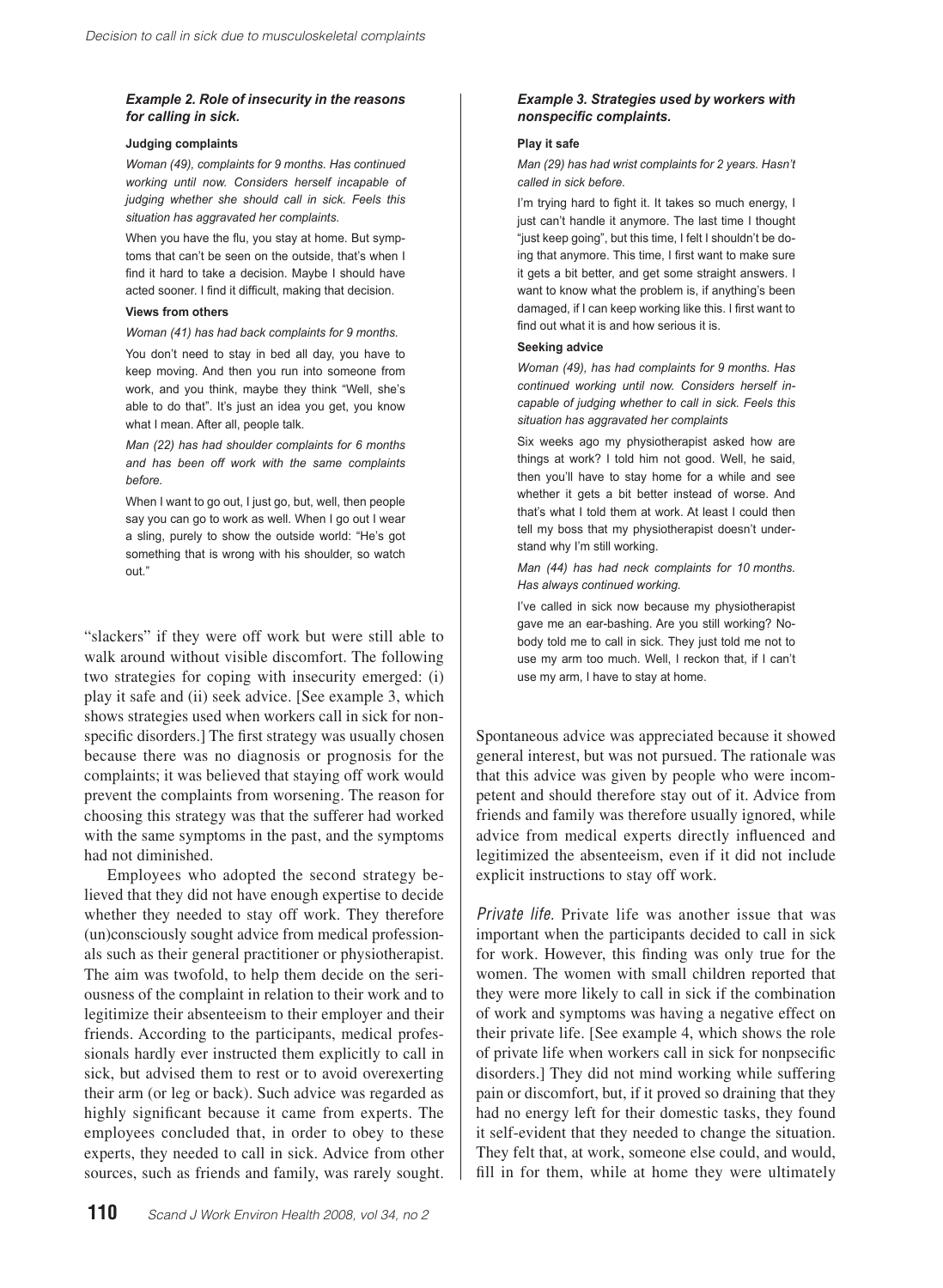responsible and could not be missed. Consequently, these women decided to call in sick for work.

# *Discussion*

The aim of our study was to qualitatively explore how men and women decide to call in sick for work. The results indicate that the decision to call in sick for work is not taken lightly by either men or women and that employees with nonspecific disorders base their decision on several factors. Work–home interference was found to be an issue for the women, but not for the men.

Before we go deeper into these results, the strengths and limitations of the study should be discussed. The strength of the study was its explorative, qualitative design, which can provide deeper insight into the process of calling in sick than a quantitative study can do. A limitation of the study was that, due to the qualitative design, a limited number of interviews was performed, which limits the external validity of the results. However, unlike quantitative research, the aim of qualitative research is not to find results that are widely applicable, but to go in-depth and to show underlying mechanisms.

Another limitation of our study was that the men and women interviewed were absent due to different conditions. The men were more often absent due to neck or shoulder complaints, while the women were often absent due to back problems. Furthermore, almost half of the men were absent due to specific complaints, but none of the women complied with this criterion. We did not find a difference in the decision-making process between complaint regions, but we did find a difference between specific and nonspecific disorders. Since this difference also implies a male–female division, the result that workers with specific symptoms easily make the decision to be absent from work may also indicate that men more easily make the decision to be absent from work. Additional research is needed to determine whether this in fact may be a gender difference. Finally, the extent to which the results of our study can be generalized remains unknown, since the Netherlands has an exceptional social security system when compared with the systems of most other countries.

The one factor that, in our study, was found for the women alone was work–home interference. Having a double workload is usually mentioned in association with a higher prevalence of complaints among the women (18–22). Work–family interference has also been shown to affect sick leave (through perceived health) (15). Our results indicate that work–home interference is indeed a factor in absenteeism, but only for women, and that this association is influenced by the responsibility women feel towards their homes.

#### *Example 4. Role of private life in the reasons for calling in sick.*

*Woman (41) has had back complaints for 9 months. Feels that working with back complaints is causing so many problems that it is hard to do anything at home.*

Calling in sick is difficult enough. Will I or won't I? I always just kept going until the work caused so much discomfort that I had no energy left when I came home. That's when you start thinking "What am I doing?" I have a family at home that needs taking care of, and I feel it's important to be there for them. I don't want to be incapable of doing anything at home just because I want to keep working. That's not what it's about.

Earlier studies (10–14) have shown many factors that influence absenteeism, such as payment, replacement, and motivational issues. In our study, none of these issues seemed to be important when a participant decided to call in sick for work. However, our results do corroborate those of Hansson et al (23), who found that, for persons with new (diagnosed) spinal-related pain, all that mattered when they decided to call in sick for work was the disorder. The people with long-term (undiagnosed) spinal-related pain tried to strike a balance between the factors that prompted them to keep working and those that prompted them to call in sick. Their strategy was to call in sick in order to get a diagnosis, readjust the work arrangements, and to recover from their complaints. This approach closely resembles our "play it safe" strategy. Our "advice-seeking" strategy was not found by Hansson et al (23); this lack of agreement may be due to differences in the social security systems, since, in Sweden, a sick leave of 2 weeks needs to be decided by a physician, not the employee. Insecurity about whether absenteeism was justified made workers with nonspecific disorders seek advice from medical professionals. This advice seldom answered the dilemma of whether or not to call in sick. However, the general advice to rest was interpreted as instructions to stay at home. Hussey et al (24) found that general practitioners experience a similar quandary when deciding whether to issue a physician's certificate if the patient has no objective clinical diagnosis. In the Netherlands employees do not need a physician's certificate to stay off work; therefore, general practitioners are not forced to make a decision on the matter. This situation may allow them to evade the issue altogether and to offer nonspecific advice. The incidence of potentially work-related ailments is, however, high, and musculoskeletal complaints are the primary reason for work-related visits to a general practitioner (25). Hence the influence of the general practitioner on absenteeism may be fairly high. This situation suggests that general practitioners may need